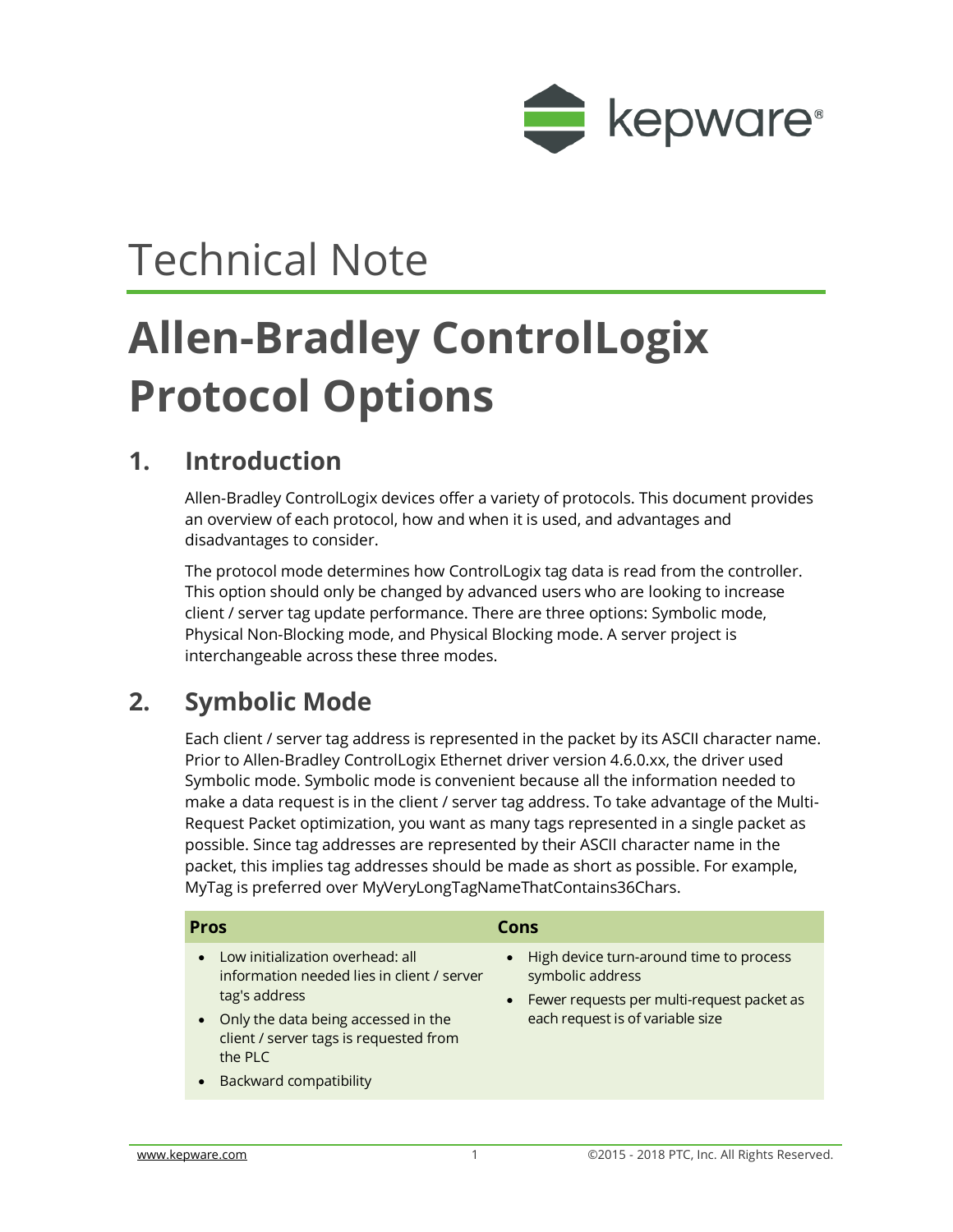## **3. Physical Modes**

In the physical protocol modes, the physical address in the controller for each client / server tag (member for structures / element for arrays) is retrieved in a controller project upload sequence performed automatically by the driver. For large projects, this upload sequence can be time consuming, but pays off as transactions are processed much faster than its symbolic mode counterpart because the physical modes avoid the address parsing and lookups required by every symbolic request. Physical protocol modes are non-blocking and blocking.



#### **3.1 Physical Non-Blocking Mode**

Non-blocking physical mode is identical to symbolic in that all client / server tags are requested individually, utilizing the Multi-Request Packet. In physical mode, however, the client / server tags are specified in the packet with their physical address, not their symbolic address. This is considerably faster than symbolic mode because the device turn-around time is reduced.

| <b>Pros</b>                                                                                    | Cons                                                                                      |
|------------------------------------------------------------------------------------------------|-------------------------------------------------------------------------------------------|
| Low device turn-around time to process<br>$\bullet$<br>physical address                        | Initialization overhead uploading project<br>$\bullet$<br>to determine physical addresses |
| Maximum request per Multi-Request<br>$\bullet$<br>Packet since each request is a fixed size    |                                                                                           |
| Only the data being accessed in client /<br>$\bullet$<br>server tags is requested from the PLC |                                                                                           |

#### **3.2 Physical Blocking Mode**

In physical blocking mode, all data for a ControlLogix tag is retrieved in a single request. It takes only one client/server tag to initiate this request. When the data block is received, it is placed in a cache in the driver and time stamped. Subsequent client / server tags that belong to the ControlLogix tag get their data from this cache. When all tags are updated, a new request is initiated if the cache is not old. The cache is old when the current time is greater than  $(>)$  cache timestamp plus  $(+)$  tag scan rate. If the cache is